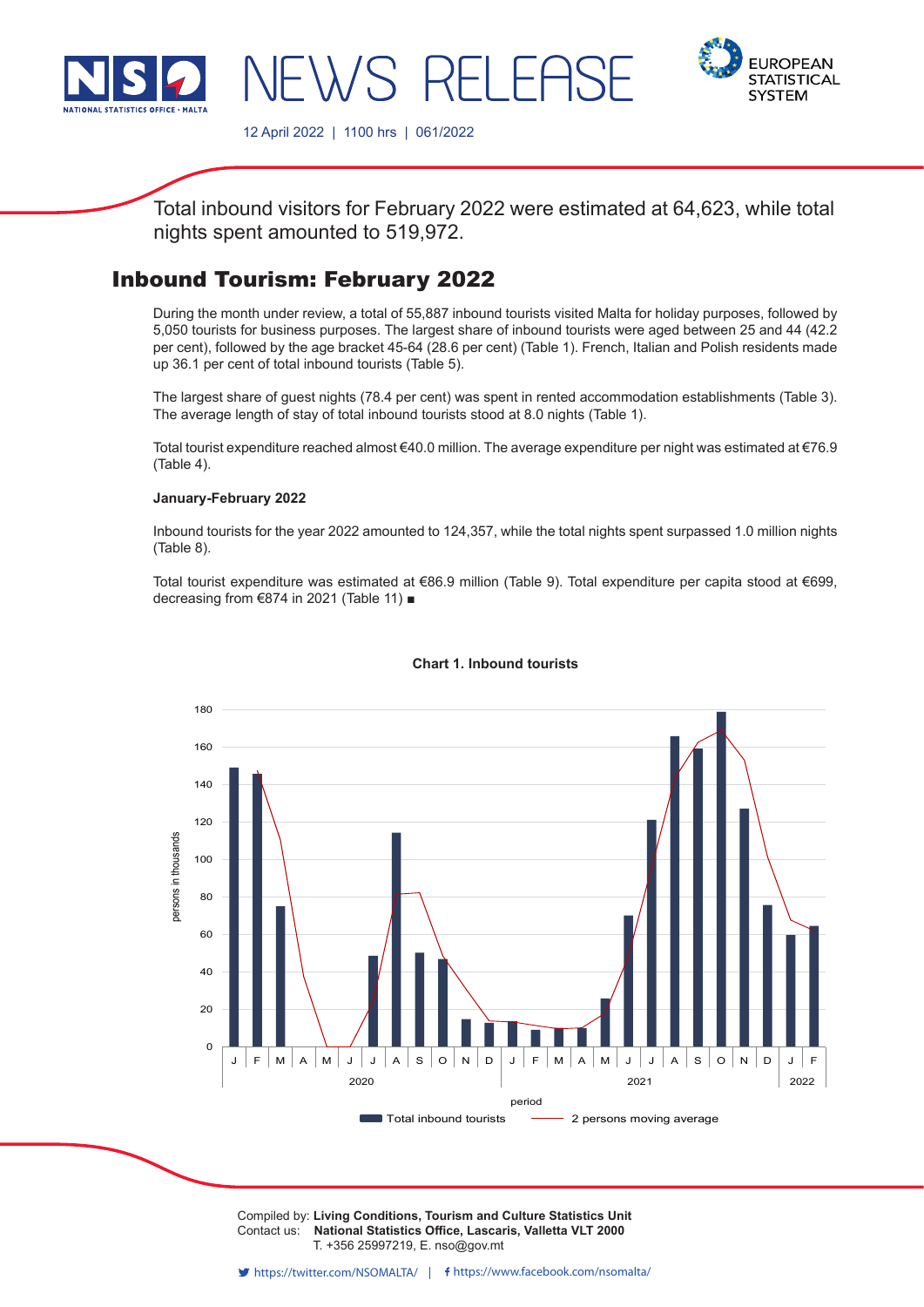| <b>Characteristics</b>                                         | February |           |        |  |
|----------------------------------------------------------------|----------|-----------|--------|--|
|                                                                | $2020^1$ | 2021      | 2022   |  |
| <b>Total inbound visitors</b>                                  | 145,821  | 9,151     | 65,101 |  |
| Overnight cruise passengers                                    |          |           | 478    |  |
| <b>Inbound tourists</b>                                        | 145,821  | 9,151     | 64,623 |  |
| Mode of travel                                                 |          |           |        |  |
| Air                                                            | 143,353  | 7,126     | 62,478 |  |
| Sea                                                            | 2,468    | 2,025     | 2,146  |  |
| <b>Sex</b>                                                     |          |           |        |  |
| <b>Males</b>                                                   | 72,474   | 6,248     | 34,874 |  |
| Females                                                        | 73,347   | 2,903     | 29,749 |  |
| Age group                                                      |          |           |        |  |
| $0 - 24$                                                       | 29,339   | 1,379     | 15,192 |  |
| 25-44                                                          | 53,626   | 4,464     | 27,240 |  |
| 45-64                                                          | 48,757   | 2,912     | 18,452 |  |
| 65 or more                                                     | 14,098   | 397u      | 3,740  |  |
| Markets <sup>2</sup>                                           |          |           |        |  |
| EU                                                             | 89,046   | 7,879     | 47,310 |  |
| of which: Euro area                                            | 69,770   | 6,940     | 33,769 |  |
| Non-EU                                                         | 56,774   | 1,272     | 17,314 |  |
| Purpose of visit                                               |          |           |        |  |
| Holiday                                                        | 124,198  | 5,564     | 55,887 |  |
| Business and professional                                      | 15,074   | 2,281     | 5,050  |  |
| Other (including educational,<br>religious and health tourism) | 6,549    | 1,306     | 3,686  |  |
| Organisation of stay                                           |          |           |        |  |
| Package                                                        | 45,423   | $1,031$ u | 14,502 |  |
| Non-package                                                    | 100,398  | 8,120     | 50,121 |  |
| Frequency                                                      |          |           |        |  |
| <b>First-time tourists</b>                                     | 109,016  | 4,463     | 45,772 |  |
| <b>Repeat tourists</b>                                         | 36,804   | 4,688     | 18,851 |  |
| once a year or less                                            | 25,572   | 2,219     | 11,377 |  |
| more than once a year                                          | 11,232   | 2,469     | 7,474  |  |
| <b>Duration of visit</b>                                       |          |           |        |  |
| 1-3 nights                                                     | 48,191   | 3,354     | 20,463 |  |
| 4-6 nights                                                     | 50,211   | 1,296     | 20,113 |  |
| 7 nights or more                                               | 47,419   | 4,501     | 24,047 |  |
| Average length of stay (nights)                                | 5.8      | 12.4      | 8.0    |  |
|                                                                |          |           |        |  |

 $\overline{1}$  Refer to methodological note 6.

<sup>2</sup> Refer to methodological note 7.<br>Note: Totals may not add up due to rounding.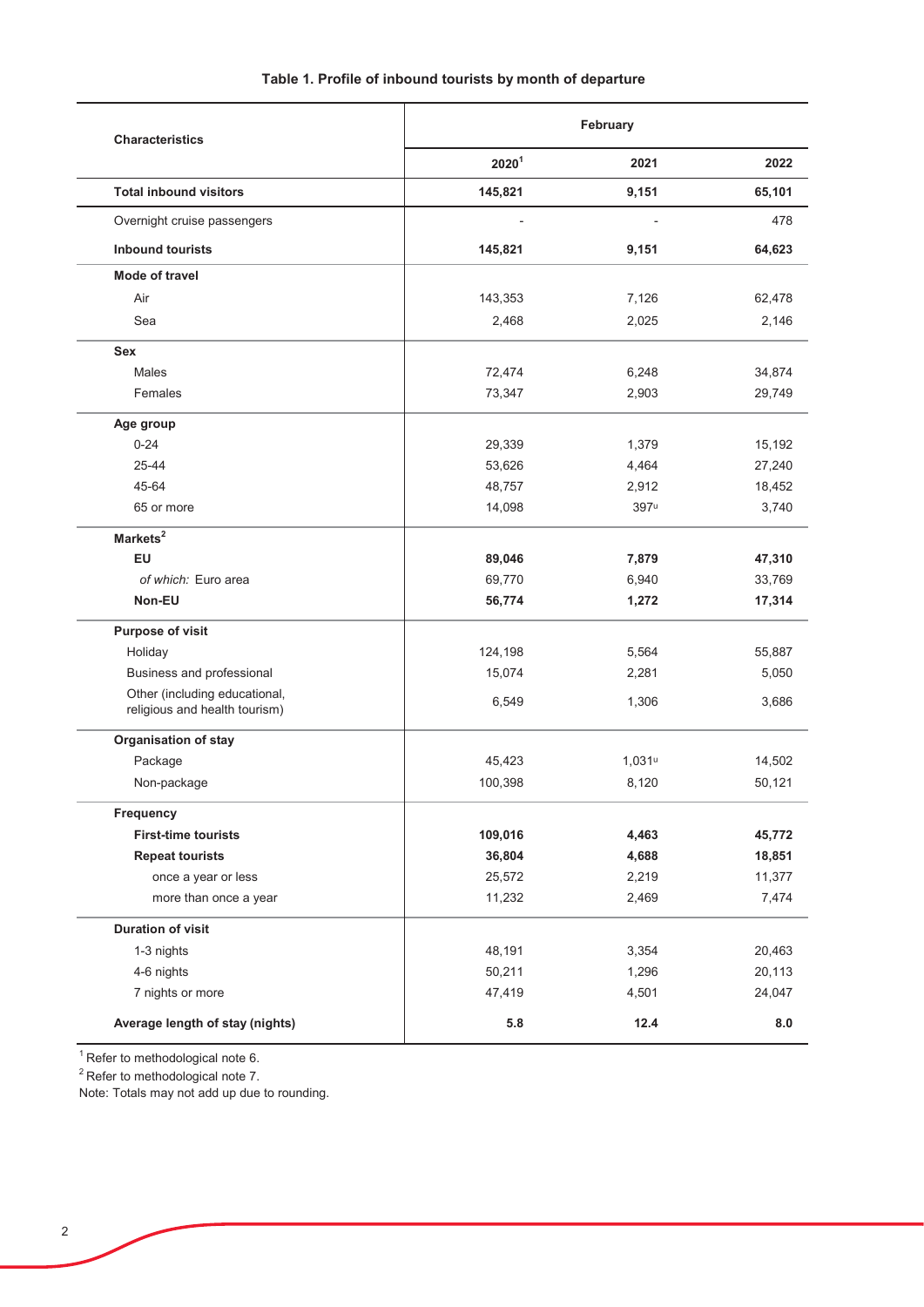### Table 2. Inbound tourists by month of departure and type of accommodation

| Type of accommodation       | February          |       |        |  |
|-----------------------------|-------------------|-------|--------|--|
|                             | 2020 <sup>1</sup> | 2021  | 2022   |  |
| <b>Rented accommodation</b> | 131,169           | 6,214 | 55,321 |  |
| Collective                  | 102,030           | 4,817 | 43,306 |  |
| Other rented                | 29,139            | 1,397 | 12,015 |  |
| Non-rented accommodation    | 14,652            | 2,937 | 9,303  |  |
| <b>Total tourists</b>       | 145,821           | 9,151 | 64,623 |  |

 $1$  Refer to methodological notes 6 and 7.

Note: Totals may not add up due to rounding.

#### Table 3. Total nights spent by inbound tourists by month of departure and type of accommodation

| Type of accommodation       | February          |         |         |  |  |
|-----------------------------|-------------------|---------|---------|--|--|
|                             | 2020 <sup>1</sup> | 2021    | 2022    |  |  |
| <b>Rented accommodation</b> | 742,201           | 61,197  | 407,857 |  |  |
| Collective                  | 521,116           | 30,855  | 259,378 |  |  |
| Other rented                | 221.085           | 30,342  | 148,479 |  |  |
| Non-rented accommodation    | 110,674           | 52,100  | 112,115 |  |  |
| <b>Total nights</b>         | 852,875           | 113,297 | 519,972 |  |  |

 $1$  Refer to methodological notes 6 and 7.

Note: Totals may not add up due to rounding.

#### Table 4. Total expenditure by inbound tourists by month of departure and expenditure category

|                             |                   |          | € 000  |
|-----------------------------|-------------------|----------|--------|
| <b>Expenditure category</b> |                   | February |        |
|                             | 2020 <sup>1</sup> | 2021     | 2022   |
| Package                     | 20,744            | 784u     | 6,379  |
| Non-package                 | 32,345            | 3,558    | 14,345 |
| Air/sea fares               | 16,685            | 1,918    | 5,889  |
| Accommodation               | 15,660            | 1,640    | 8,456  |
| Other expenditure           | 33,731            | 4,009    | 19,266 |
| <b>Total expenditure</b>    | 86,820            | 8,350    | 39,990 |

" Under represented - between 20 and 49 sample observations.

 $1$  Refer to methodological note 6.

Notes:

1. Expenditure estimates are rounded to the nearest thousand Euro.

2. Totals may not add up due to rounding.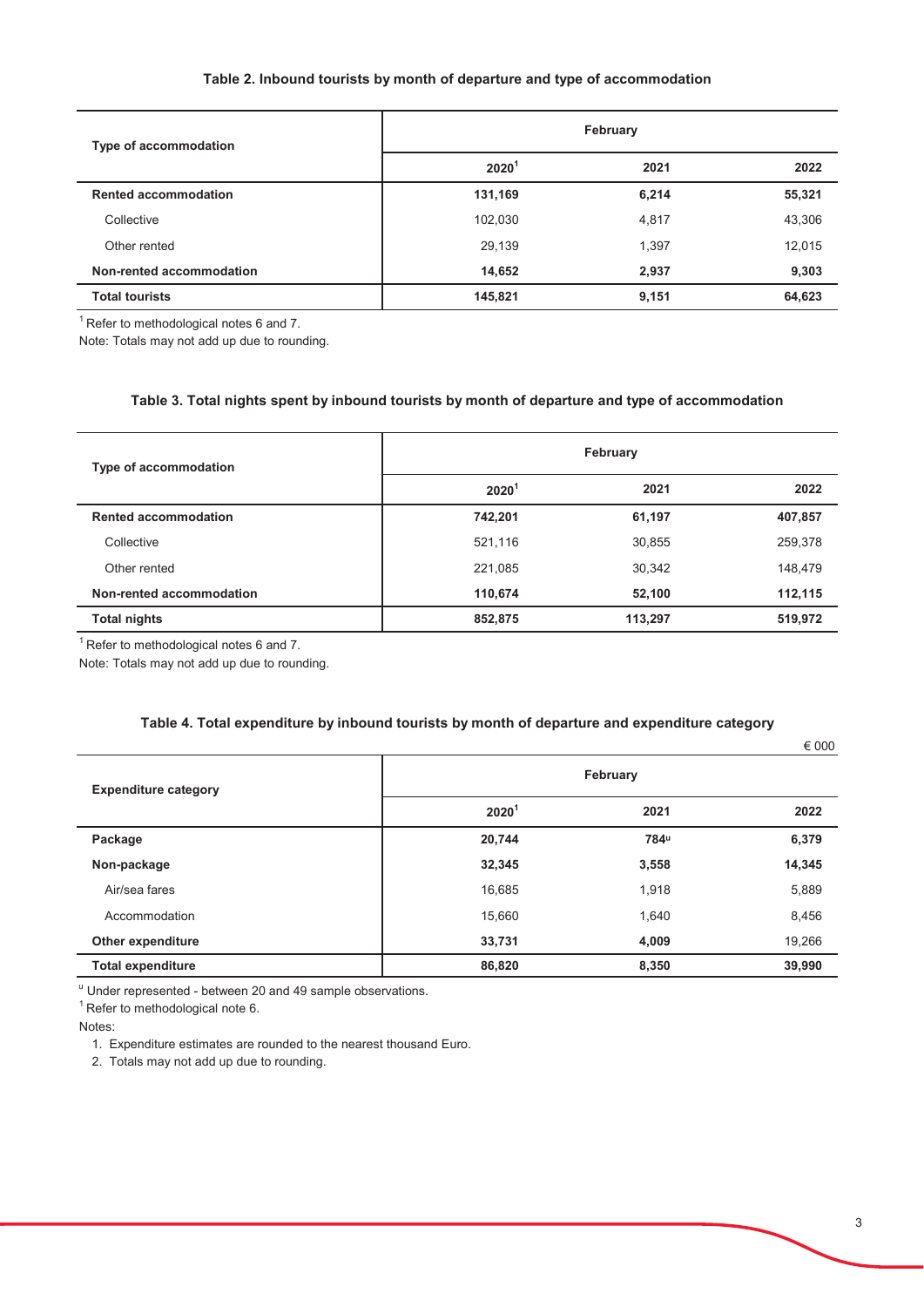Table 5. Inbound tourists, nights spent and total expenditure by month of departure and country of residence

|             | Country of residence <sup>2</sup> |                   | February             |         |
|-------------|-----------------------------------|-------------------|----------------------|---------|
|             |                                   | 2020 <sup>1</sup> | 2021                 | 2022    |
|             | EU                                | 89,046            | 7,879                | 47,310  |
|             | of which:                         |                   |                      |         |
|             | France                            | 13,107            | $1,271$ u            | 7,993   |
|             | Germany                           | 10,622            | 548u                 | 3,136   |
|             | Italy                             | 15,445            | 4,212                | 6,994   |
| Tourists    | Poland                            | 8,956             | $\ddot{\phantom{a}}$ | 8,340   |
|             | Spain                             | 6,567             | $\vdots$             | 3,205   |
|             | Non-EU                            | 56,774            | 1,272                | 17,314  |
|             | of which:                         |                   |                      |         |
|             | United Kingdom                    | 33,954            |                      | 13,754  |
|             | Total                             | 145,821           | 9,151                | 64,623  |
|             | EU                                | 498,341           | 98,076               | 374,815 |
|             | of which:                         |                   |                      |         |
|             | France                            | 82,992            | 14,743u              | 61,897  |
|             | Germany                           | 63,556            | 4,594u               | 23,708  |
|             | Italy                             | 88,867            | 49,185               | 86,968  |
| Nights      | Poland                            | 53,310            |                      | 47,240  |
|             | Spain                             | 28,230            | $\colon$             | 34,409  |
|             | Non-EU                            | 354,534           | 15,221               | 145,157 |
|             | of which:                         |                   |                      |         |
|             | United Kingdom                    | 201,294           |                      | 83,717  |
|             | Total                             | 852,875           | 113,297              | 519,972 |
|             | EU                                | 47,621            | 6,592                | 27,004  |
|             | of which:                         |                   |                      |         |
|             | France                            | 7,986             | 1,210 <sup>u</sup>   | 5,116   |
|             | Germany                           | 6,482             | $514^u$              | 2,027   |
|             | Italy                             | 7,179             | 2,795                | 3,963   |
| (6000)      | Poland                            | 4,174             |                      | 4,020   |
| Expenditure | Spain                             | 3,028             |                      | 1,971   |
|             | Non-EU                            | 39,199            | 1,758                | 12,986  |
|             | of which:                         | 19,077            |                      | 8,673   |
|             | United Kingdom                    |                   |                      |         |
|             | <b>Total</b>                      | 86,820            | 8,350                | 39,990  |

: Unreliable, less than 20 sample observations.

<sup>u</sup> Under represented - between 20 and 49 sample observations.

 $1$ Refer to methodological note 6.

 $2$  Refer to methodological note 7.

Notes:

1. Expenditure estimates are rounded to the nearest thousand Euro.

2. Totals may not add up due to rounding.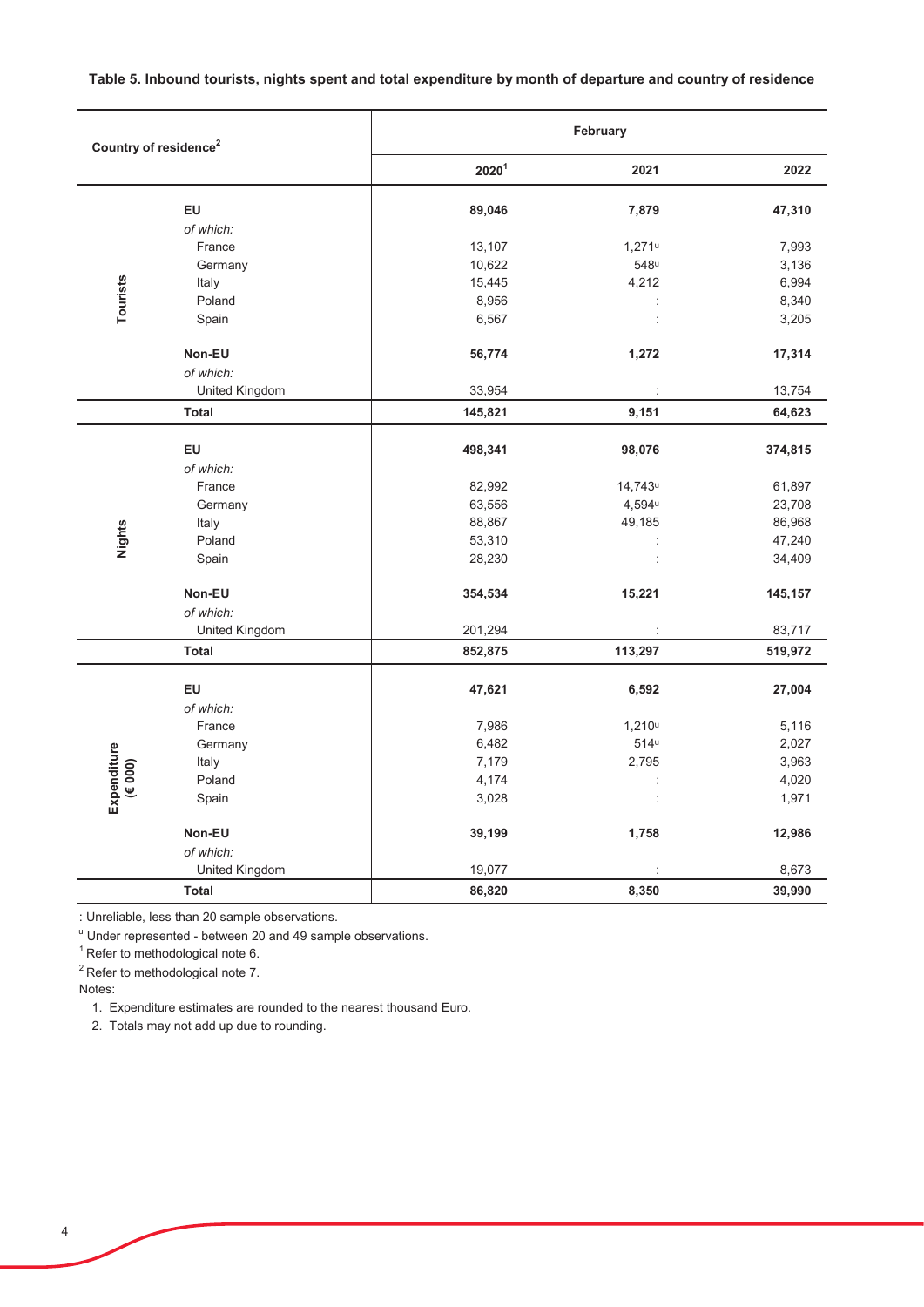| <b>Characteristics</b>                                         | January-February  |        |         |
|----------------------------------------------------------------|-------------------|--------|---------|
|                                                                | 2020 <sup>1</sup> | 2021   | 2022    |
| <b>Total inbound visitors</b>                                  | 295,952           | 22,957 | 125,029 |
| Overnight cruise passengers                                    | 893               |        | 672     |
| <b>Inbound tourists</b>                                        | 295,059           | 22,957 | 124,357 |
| Mode of travel                                                 |                   |        |         |
| Air                                                            | 289,119           | 19,248 | 120,111 |
| Sea                                                            | 5,940             | 3,709  | 4,246   |
| Sex                                                            |                   |        |         |
| Males                                                          | 152,098           | 14,713 | 65,771  |
| Females                                                        | 142,961           | 8,244  | 58,586  |
| Age group                                                      |                   |        |         |
| $0 - 24$                                                       | 52,552            | 4,297  | 27,197  |
| 25-44                                                          | 114,097           | 11,486 | 53,270  |
| 45-64                                                          | 99,663            | 5,983  | 35,163  |
| 65 or more                                                     | 28,747            | 1,190  | 8,728   |
| Markets <sup>2</sup>                                           |                   |        |         |
| <b>EU</b>                                                      | 181,983           | 19,132 | 93,787  |
| of which: Euro area                                            | 143,129           | 17,128 | 66,723  |
| Non-EU                                                         | 113,075           | 3,825  | 30,570  |
| <b>Purpose of visit</b>                                        |                   |        |         |
| Holiday                                                        | 256,063           | 17,100 | 107,527 |
| Business and professional                                      | 28,915            | 3,834  | 9,293   |
| Other (including educational,<br>religious and health tourism) | 10,080            | 2,023  | 7,536   |
| <b>Organisation of stay</b>                                    |                   |        |         |
| Package                                                        | 84,019            | 2,406  | 25,361  |
| Non-package                                                    | 211,040           | 20,551 | 98,996  |
| Frequency                                                      |                   |        |         |
| <b>First-time tourists</b>                                     | 214,375           | 11,853 | 85,280  |
| <b>Repeat tourists</b>                                         | 80,684            | 11,104 | 39,077  |
| once a year or less                                            | 55,497            | 5,339  | 24,494  |
| more than once a year                                          | 25,186            | 5,766  | 14,582  |
| <b>Duration of visit</b>                                       |                   |        |         |
| 1-3 nights                                                     | 95,167            | 5,466  | 35,737  |
| 4-6 nights                                                     | 97,825            | 3,682  | 34,977  |
| 7 nights or more                                               | 102,067           | 13,809 | 53,643  |
| Average length of stay (nights)                                | 6.1               | 13.2   | 8.8     |

 $1$  Refer to methodological note 6.

<sup>2</sup> Refer to methodological note 7.

Note: Totals may not add up due to rounding.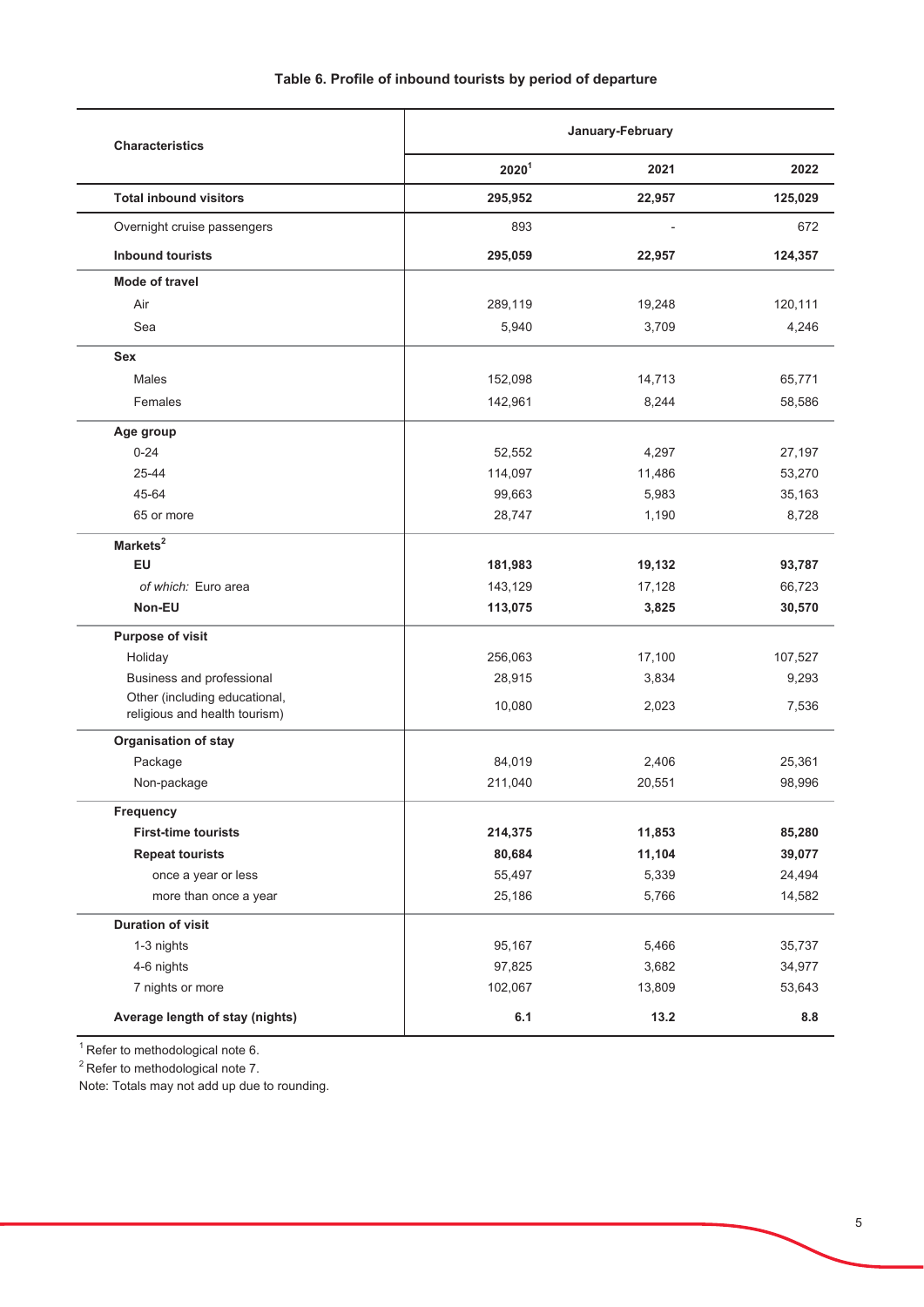## Table 7. Inbound tourists by period of departure and type of accommodation

| Type of accommodation       | January-February  |        |         |  |  |
|-----------------------------|-------------------|--------|---------|--|--|
|                             | 2020 <sup>1</sup> | 2021   | 2022    |  |  |
| <b>Rented accommodation</b> | 258,473           | 14,277 | 104,438 |  |  |
| Collective                  | 200,160           | 10,386 | 80,518  |  |  |
| Other rented                | 58,313            | 3,890  | 23,921  |  |  |
| Non-rented accommodation    | 36,586            | 8.681  | 19,919  |  |  |
| <b>Total tourists</b>       | 295,059           | 22,957 | 124,357 |  |  |

 $\overline{1}$ Refer to methodological note 6.

Note: Totals may not add up due to rounding.

## Table 8. Total nights spent by inbound tourists by period of departure and type of accommodation

| Type of accommodation       | January-February  |         |           |  |
|-----------------------------|-------------------|---------|-----------|--|
|                             | 2020 <sup>1</sup> | 2021    | 2022      |  |
| <b>Rented accommodation</b> | 1,468,717         | 140,751 | 857,319   |  |
| Collective                  | 1,019,864         | 70,368  | 494,887   |  |
| Other rented                | 448,853           | 70,384  | 362,432   |  |
| Non-rented accommodation    | 328,491           | 163,399 | 239,189   |  |
| <b>Total nights</b>         | 1,797,208         | 304,150 | 1,096,508 |  |

 $1$ Refer to methodological note 6.

Note: Totals may not add up due to rounding.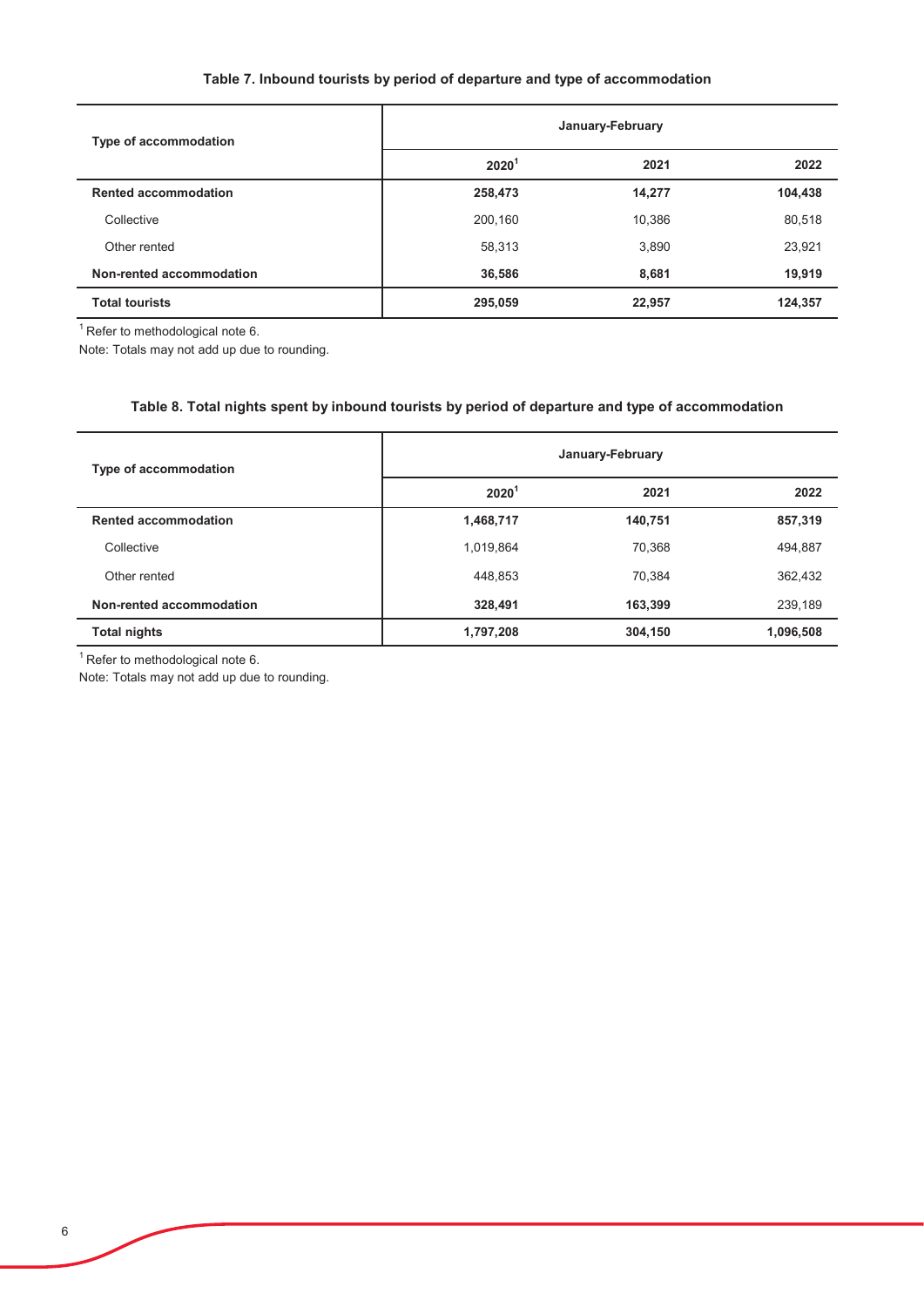#### Table 9. Inbound tourists, nights spent and total expenditure by period of departure and country of residence

|                  |                             | January-February    |                     |                  |
|------------------|-----------------------------|---------------------|---------------------|------------------|
|                  | <b>Country of residence</b> | 2020 <sup>1</sup>   | 2021                | 2022             |
|                  | Australia                   | $2,245^u$           |                     |                  |
|                  | Austria                     | $2,564$ u           |                     | $2,384$ u        |
|                  | Belgium                     | 8,591               | 816u                | 4,722            |
|                  | France                      | 22,500              | 4,563               | 15,078           |
|                  | Germany                     | 21,627              | 1,764               | 7,932            |
|                  | Hungary                     | 3,322               |                     | $2,221$ u        |
|                  | Ireland                     | 6,377               |                     | $2,857$ u        |
| Tourists         | Italy                       | 39,318              | 7,446               | 13,185           |
|                  | Netherlands                 | 7,037               | 532u                | 3,776            |
|                  | Poland                      | 16,918              | 585u                | 15,942           |
|                  | Scandinavia <sup>2</sup>    | 10,397              | 585u                | 3,746            |
|                  | Spain                       | 14,033              | 590u                | 5,431            |
|                  | Switzerland                 | 3,629               |                     |                  |
|                  | United Kingdom              | 64,638              | 1,072u              | 22,561           |
|                  | <b>USA</b>                  | 5,860               |                     | 1,478u           |
|                  | Other                       | 66,002              | 3,600               | 21,986           |
|                  | <b>Total</b>                | 295,059             | 22,957              | 124,357          |
|                  | Australia                   | 19,939u             |                     |                  |
|                  | Austria                     | 15,801 <sup>u</sup> |                     | 14,203u          |
|                  | Belgium                     | 41,376              | 10,874u             | 34,199           |
|                  | France                      | 134,771             | 43,527              | 125,565          |
|                  | Germany                     | 143,275             | 21,396              | 69,908           |
|                  | Hungary                     | 15,784              |                     | $8,240^u$        |
|                  | Ireland                     | 36,769              |                     | 17,701u          |
| Nights           | Italy                       | 224,294             | 104,029             | 143,789          |
|                  | Netherlands                 | 36,221              | 12,667 <sup>u</sup> | 74,054           |
|                  | Poland                      | 97,852              | $6,398^u$           | 90,392           |
|                  | Scandinavia <sup>2</sup>    | 69,375              | 7,182 <sup>u</sup>  | 39,906           |
|                  | Spain                       | 70,142              | 8,497u              | 50,127           |
|                  | Switzerland                 | 19,476              |                     |                  |
|                  | United Kingdom              | 403,708             | 28,253u             | 160,826          |
|                  | <b>USA</b>                  | 30,420              |                     | 26,017u          |
|                  | Other                       | 438,005             | 49,139              | 232,607          |
|                  | <b>Total</b>                | 1,797,208           | 304,150             | 1,096,508        |
|                  | Australia                   | $2,661$ u           | ÷                   |                  |
|                  | Austria                     | 1,696 <sup>u</sup>  |                     | $1,356^u$        |
|                  | Belgium                     | 4,319               | 684 <sup>u</sup>    | 2,724            |
|                  | France                      | 13,843              | 3,849               | 10,671           |
|                  | Germany                     | 14,300              | 1,704               | 5,906            |
|                  | Hungary                     | 1,473               |                     | 741 <sup>u</sup> |
| Expenditure      | Ireland                     | 4,028               |                     | $1,750$ u        |
| $(\epsilon 000)$ | Italy                       | 18,721              | 4,890               | 7,681            |
|                  | Netherlands                 | 4,027               | $595^{\mathrm{u}}$  | 3,364            |
|                  | Poland                      | 8,369               | 401 <sup>u</sup>    | 7,313            |
|                  | Scandinavia <sup>2</sup>    | 7,807               | $597^u$             | 4,242            |
|                  | Spain                       | 6,459               | 436 <sup>u</sup>    | 3,018            |
|                  | Switzerland                 | 2,753               |                     |                  |
|                  | United Kingdom              | 37,691              | 990u                | 16,603           |
|                  | <b>USA</b>                  | 5,741               |                     | $2,328^u$        |
|                  | Other                       | 47,105              | 4,447               | 17,245           |
|                  | <b>Total</b>                | 180,991             | 20,055              | 86,936           |

: Unreliable - less than 20 sample observations.

Under represented - between 20 and 49 sample observations.<br>
Refer to methodological note 6.

<sup>2</sup> Denmark, Finland, Norway and Sweden.

1. Expenditure estimates are rounded to the nearest thousand Euro.<br>2. Totals may not add up due to rounding.

Notes: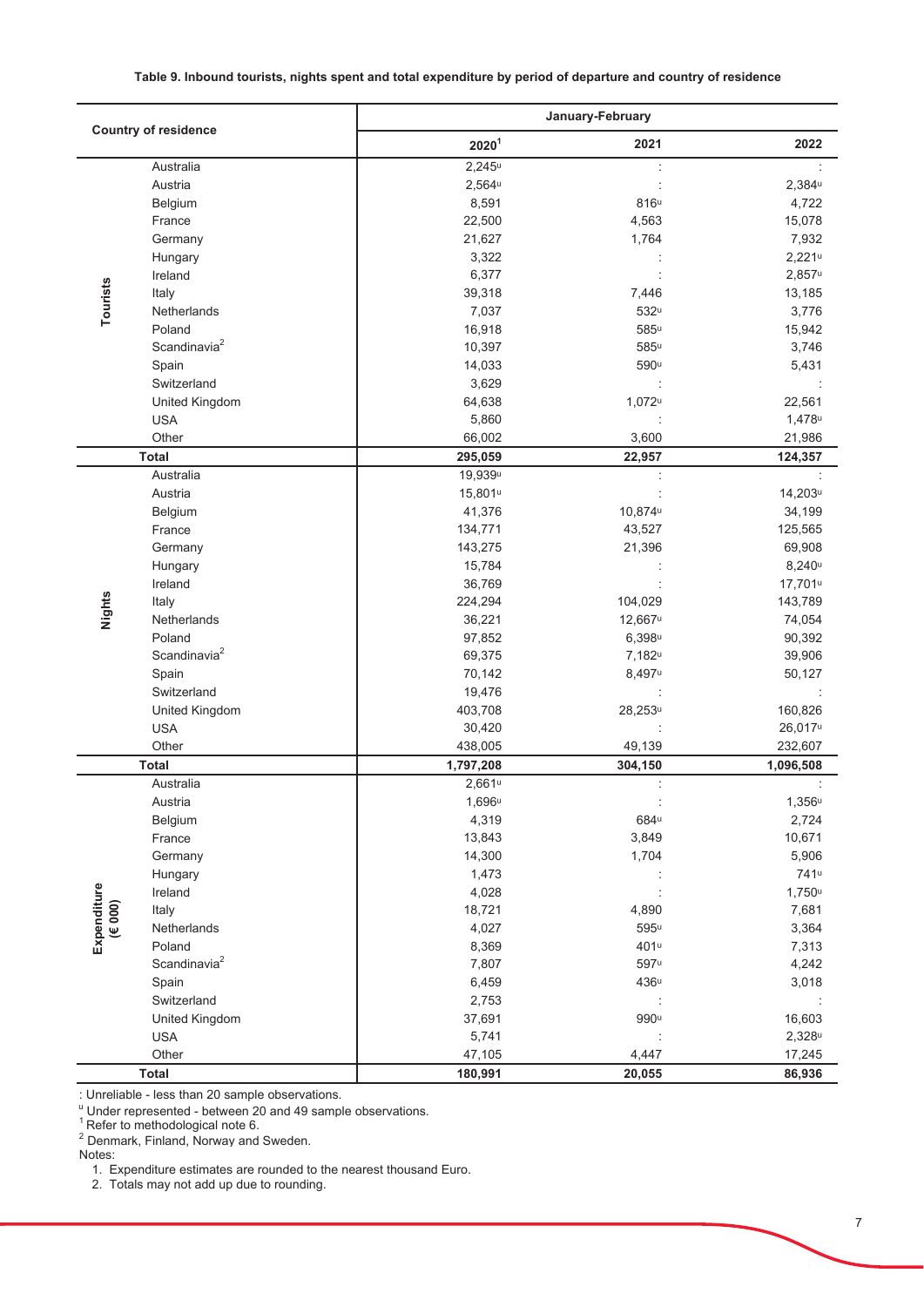#### Table 10. Total expenditure of inbound tourists by expenditure category, period of departure and country of residence

| $\sim$<br>. |
|-------------|
|-------------|

|                             | Package            |                    | Non-package expenditure            | Other                |                    |
|-----------------------------|--------------------|--------------------|------------------------------------|----------------------|--------------------|
| <b>Country of residence</b> | expenditure        | Air/sea fares      | Accommodation                      | expenditure          | <b>Total</b>       |
|                             |                    |                    | January-February 2022              |                      |                    |
| Australia                   | ÷                  | ÷                  | $\ddot{\phantom{a}}$               | ÷                    | ÷                  |
| Austria                     |                    | 202 <sup>u</sup>   | 658u                               | 456u                 | $1,356$ u          |
| Belgium                     |                    | 484                | 744                                | 1,161                | 2,724              |
| France                      | 1,911              | 1,613              | 2,537                              | 4,610                | 10,671             |
| Germany                     |                    | 1,142              | 1,600                              | 2,632                | 5,906              |
| Hungary                     |                    | 77 <sup>u</sup>    | 150u                               | 452u                 | 741u               |
| Ireland                     |                    | 274u               | 354u                               | 762u                 | $1,750$ u          |
| Italy                       | 551                | 999                | 1,879                              | 4,251                | 7,681              |
| Netherlands                 |                    | 398                | 829u                               | 2,033                | 3,364              |
| Poland                      | 2,050              | 818                | 1,162                              | 3,283                | 7,313              |
| Scandinavia <sup>2</sup>    | $1,025^u$          | 452u               | ÷                                  | 1,809                | 4,242              |
| Spain                       |                    | 524                | 795                                | 1,620                | 3,018              |
| Switzerland                 |                    |                    |                                    |                      |                    |
| United Kingdom              | 3,532              | 2,375              | 3,418                              | 7,278                | 16,603             |
| <b>USA</b>                  |                    | 1,086 <sup>u</sup> |                                    | 989u                 | 2,328u             |
| Other                       | 2,169 <sup>u</sup> | 2,693              | 4,323                              | 8,060                | 17,245             |
| <b>Total</b>                | 12,809             | 13,734             | 19,808                             | 40,585               | 86,936             |
|                             |                    |                    | January-February 2021              |                      |                    |
| Australia                   | ÷                  | ÷                  | t                                  | $\ddot{\phantom{a}}$ | ÷                  |
| Austria                     | ÷                  | ÷                  |                                    | ÷                    | t                  |
| Belgium                     |                    | 154u               |                                    | 350 <sup>u</sup>     | 684u               |
| France                      | 555u               | 803                | 778                                | 1,714                | 3,849              |
| Germany                     |                    | 418                | 421u                               | 791                  | 1,704              |
| Hungary                     | ÷                  |                    | $\ddot{\cdot}$                     | $\ddot{\phantom{a}}$ | t                  |
| Ireland                     |                    |                    |                                    |                      |                    |
| Italy                       | 417                | 952                | 720                                | 2,800                | 4,890              |
| Netherlands                 |                    | 137u               |                                    | 350 <sup>u</sup>     | 595u               |
| Poland                      |                    | 65 <sup>u</sup>    |                                    | 240 <sup>u</sup>     | 401 <sup>u</sup>   |
| Scandinavia <sup>2</sup>    |                    | 164 <sup>u</sup>   |                                    | 280 <sup>u</sup>     | 597u               |
| Spain                       |                    | 102 <sup>u</sup>   |                                    | 263 <sup>u</sup>     | 436u               |
| Switzerland                 |                    |                    |                                    |                      |                    |
| United Kingdom              |                    | 199u               |                                    | 725u                 | 990u               |
| <b>USA</b>                  |                    |                    |                                    |                      |                    |
| Other                       | 523 <sup>u</sup>   | 1,129              | 864                                | 1,931                | 4,447              |
| Total                       | 1,658              | 4,462              | 3,763                              | 10,172               | 20,055             |
|                             |                    |                    | January-February 2020 <sup>1</sup> |                      |                    |
| Australia                   | ÷                  | $1,118$ u          | 407u                               | 889u                 | $2,661$ u          |
| Austria                     | 706u               |                    |                                    | 539u                 | 1,696 <sup>u</sup> |
| Belgium                     | 606u               | 876                | 954                                | 1,883                | 4,319              |
| France                      | 3,904              | 2,319              | 2,569                              | 5,051                | 13,843             |
| Germany                     | 5,108              | 2,057              | 2,348                              | 4,786                | 14,300             |
| Hungary                     |                    | 374                | $365^u$                            | 662                  | 1,473              |
| Ireland                     |                    | 797                | 979                                | 1,865                | 4,028              |
| Italy                       | 3,034              | 3,280              | 3,520                              | 8,887                | 18,721             |
| Netherlands                 | $635^u$            | 865                | 740                                | 1,786                | 4,027              |
| Poland                      | 1,803              | 1,629              | 1,836                              | 3,101                | 8,369              |
| Scandinavia <sup>2</sup>    | 1,811              | 1,679              | 1,354                              | 2,964                | 7,807              |
| Spain                       | 577u               | 1,422              | 1,591                              | 2,869                | 6,459              |
| Switzerland                 |                    | $552^u$            | 508 <sup>u</sup>                   | 937                  | 2,753              |
| United Kingdom              | 12,034             | 5,594              | 5,504                              | 14,559               | 37,691             |
| <b>USA</b>                  | ÷                  | 2,349              | 1,298                              | 1,538                | 5,741              |
| Other                       | 7,522              | 12,185             | 8,659                              | 18,739               | 47,105             |
| Total                       | 39,757             | 37,323             | 32,854                             | 71,057               | 180,991            |

: Unreliable, less than 20 sample observations.

" Under represented - between 20 and 49 sample observations.

Refer to methodological note 6.

<sup>2</sup> Denmark, Finland, Norway and Sweden.

Notes:

1. Expenditure estimates are rounded to the nearest thousand Euro.

2. Totals may not add up due to rounding.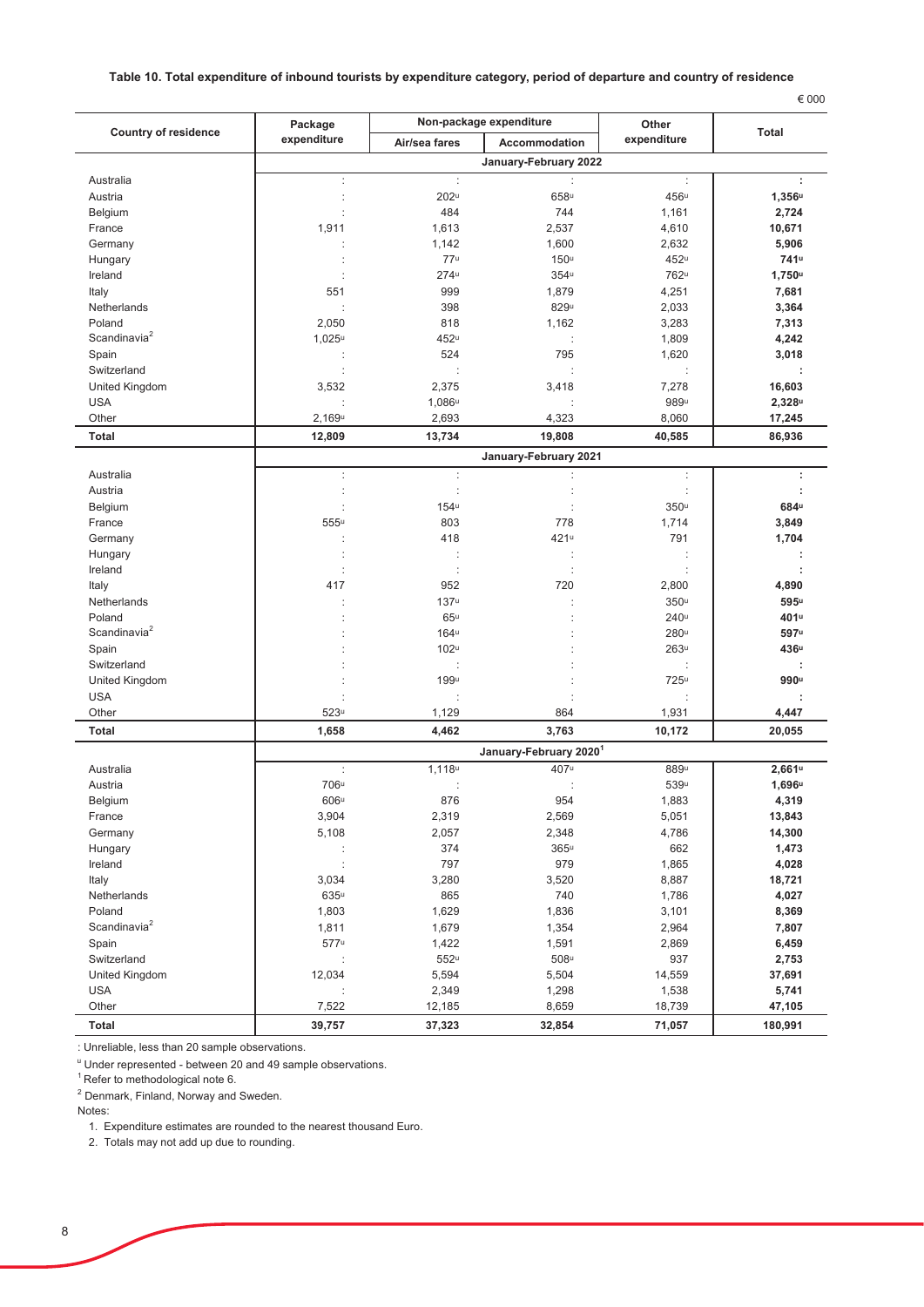## Table 11. Per capita expenditure of inbound tourists by expenditure category, period of departure and country of residence

|                              | Non-package expenditure |                  |                        | €                    |                                        |
|------------------------------|-------------------------|------------------|------------------------|----------------------|----------------------------------------|
| <b>Country of residence</b>  | Package<br>expenditure  | Air/sea fares    | <b>Accommodation</b>   | Other<br>expenditure | <b>Total expenditure</b><br>per capita |
|                              |                         |                  | January-February 2022  |                      |                                        |
| Australia                    | ÷                       | ÷                | ÷                      | ÷                    | ÷                                      |
| Austria                      |                         | 87 <sup>u</sup>  | 307u                   | 191 <sup>u</sup>     | 569u                                   |
| Belgium                      |                         | 120              | 219                    | 246                  | 577                                    |
| France                       | 552                     | 138              | 244                    | 306                  | 708                                    |
| Germany                      |                         | 164              | 289                    | 332                  | 745                                    |
| Hungary                      |                         | 39 <sup>u</sup>  | 81 <sup>u</sup>        | 204 <sup>u</sup>     | 334u                                   |
| Ireland                      |                         | 116 <sup>u</sup> | 195u                   | 267 <sup>u</sup>     | 613 <sup>u</sup>                       |
| Italy                        | 406                     | 84               | 267                    | 322                  | 583                                    |
| Netherlands                  | ÷                       | 116              | 275 <sup>u</sup>       | 538                  | 891                                    |
| Poland                       | 356                     | 80               | 119                    | 206                  | 459                                    |
| Scandinavia <sup>2</sup>     | 550u                    | 240 <sup>u</sup> | ÷                      | 483                  | 1,132                                  |
| Spain                        | ÷                       | 105              | 201                    | 298                  | 556                                    |
| Switzerland                  |                         |                  |                        |                      |                                        |
| <b>United Kingdom</b>        | 508                     | 152              | 308                    | 323                  | 736                                    |
| <b>USA</b>                   |                         | 743u             | ÷                      | 669u                 | $1,575$ u                              |
| Other                        | 819u                    | 139              | 256                    | 367                  | 784                                    |
| Total expenditure per capita | 505                     | 138              | 249                    | 326                  | 699                                    |
|                              |                         |                  | January-February 2021  |                      |                                        |
| Australia                    | ÷                       | ÷                |                        | ÷                    | ÷                                      |
| Austria                      |                         | ċ                | Ì                      |                      | t                                      |
| Belgium                      | t                       | 192u             | ÷                      | 429u                 | 838u                                   |
| France                       | 734u                    | 211<br>252       | 257<br>360u            | 376<br>448           | 843<br>966                             |
| Germany                      | ÷                       |                  |                        |                      | ÷                                      |
| Hungary<br>Ireland           |                         | ÷                | ÷                      | ÷                    |                                        |
| Italy                        | 411                     | 148              | 238                    | 376                  | 657                                    |
| Netherlands                  |                         | 258u             |                        | 657u                 | 1,118 <sup>u</sup>                     |
| Poland                       |                         | 111u             |                        | 411 <sup>u</sup>     | 686u                                   |
| Scandinavia <sup>2</sup>     |                         | 280 <sup>u</sup> |                        | 479u                 | $1,020^u$                              |
| Spain                        |                         | 186 <sup>u</sup> |                        | 446u                 | 738u                                   |
| Switzerland                  |                         |                  |                        |                      |                                        |
| United Kingdom               |                         | 188u             |                        | 677u                 | 924 <sup>u</sup>                       |
| <b>USA</b>                   |                         |                  |                        |                      |                                        |
| Other                        | 1,313 <sup>u</sup>      | 351              | 405                    | 536                  | 1,235                                  |
| Total expenditure per capita | 689                     | 217              | 312                    | 443                  | 874                                    |
|                              |                         |                  | January-February 20201 |                      |                                        |
| Australia                    | ÷                       | 554 <sup>u</sup> | $262^u$                | 396 <sup>u</sup>     | $1,185^u$                              |
| Austria                      | $500^{\mathrm{u}}$      |                  | þ                      | 210 <sup>u</sup>     | 661 <sup>u</sup>                       |
| Belgium                      | $312^u$                 | 132              | 159                    | 219                  | 503                                    |
| France                       | 471                     | 162              | 195                    | 224                  | 615                                    |
| Germany                      | 548                     | 167              | 216                    | 221                  | 661                                    |
| Hungary                      |                         | 124              | $131^u$                | 199                  | 443                                    |
| Ireland                      | ÷                       | 145              | 192                    | 292                  | 632                                    |
| Italy                        | 412                     | 103              | 151                    | 226                  | 476                                    |
| Netherlands                  | 339 <sup>u</sup>        | 168              | 166                    | 254                  | 572                                    |
| Poland                       | 365                     | 136              | 163                    | 183                  | 495                                    |
| Scandinavia <sup>2</sup>     | 559                     | 235              | 226                    | 285                  | 751                                    |
| Spain                        | $331^u$                 | 116              | 146                    | 204                  | 460                                    |
| Switzerland                  |                         | 220 <sup>u</sup> | 238 <sup>u</sup>       | 258                  | 759                                    |
| United Kingdom               | 423                     | 154              | 198                    | 225                  | 583                                    |
| <b>USA</b>                   | ÷                       | 432              | 265                    | 263                  | 980                                    |
| Other                        | 607                     | 226              | 195                    | 284                  | 714                                    |
| Total expenditure per capita | 473                     | 176              | 187                    | 241                  | 613                                    |

: Unreliable, less than 20 sample observations.

" Under represented - between 20 and 49 sample observations.

<sup>1</sup> Refer to methodological note 6.

<sup>2</sup> Denmark, Finland, Norway and Sweden.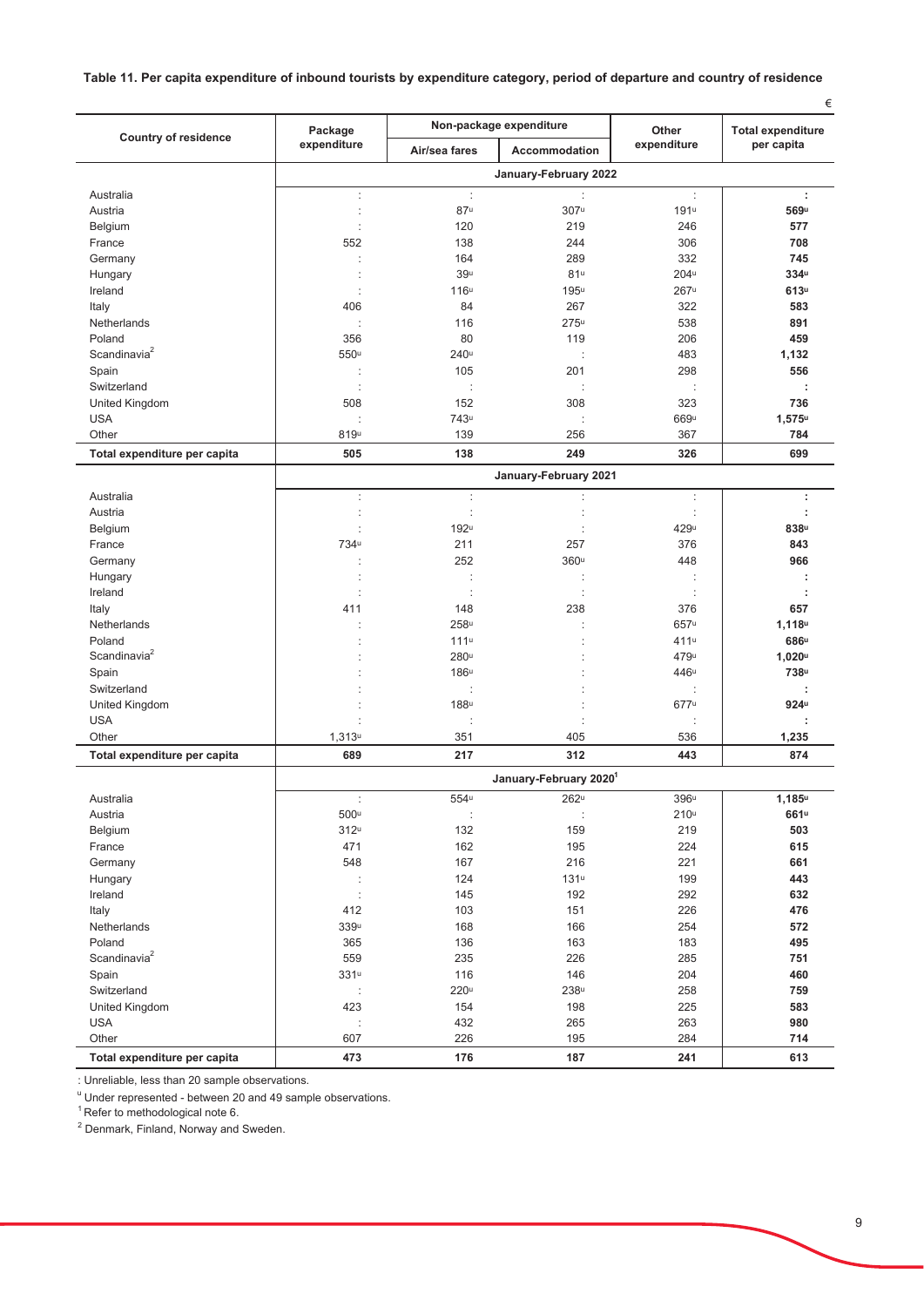| Table 12. Profile of overnight cruise passengers by month of departure |  |  |
|------------------------------------------------------------------------|--|--|
|                                                                        |  |  |

| <b>Characteristics</b>            | February              |                          |                |
|-----------------------------------|-----------------------|--------------------------|----------------|
|                                   | $\boldsymbol{2020}^1$ | 2021                     | 2022           |
| Total overnight cruise passengers | ٠                     | ٠                        | 478            |
| Sex                               |                       |                          |                |
| Males                             |                       | $\overline{\phantom{0}}$ | 121            |
| Females                           |                       | ۰                        | 357            |
| Age group                         |                       |                          |                |
| $0 - 19$                          |                       | ۰                        | 340            |
| 20-39                             |                       |                          | 60             |
| 40-59                             |                       |                          | 40             |
| 60-79                             |                       |                          | 38             |
| 80 or more                        |                       | $\overline{\phantom{0}}$ | $\mathbf 0$    |
| Markets <sup>2</sup>              |                       |                          |                |
| EU                                |                       | ۰                        | 13             |
| of which: Euro area               |                       |                          | $\overline{7}$ |
| Non-EU                            |                       |                          | 465            |

 $^1$  In view of the COVID-19 situation, the last cruise liner call was on 10 March 2020.

 $^2$ Refer to methodological note 7.

| <b>Characteristics</b>            | January-February             |                          |      |
|-----------------------------------|------------------------------|--------------------------|------|
|                                   | $\boldsymbol{2020}^\text{1}$ | 2021                     | 2022 |
| Total overnight cruise passengers | 893                          | ٠                        | 672  |
| Sex                               |                              |                          |      |
| Males                             | 426                          | $\overline{\phantom{0}}$ | 210  |
| Females                           | 467                          | $\overline{\phantom{a}}$ | 462  |
| Age group                         |                              |                          |      |
| $0 - 19$                          | $\mathbf{1}$                 | ٠                        | 340  |
| 20-39                             | 19                           |                          | 66   |
| 40-59                             | 31                           |                          | 73   |
| 60-79                             | 446                          |                          | 181  |
| 80 or more                        | 396                          |                          | 12   |
| Markets <sup>2</sup>              |                              |                          |      |
| EU                                | 14                           | ٠                        | 16   |
| of which: Euro area               | 11                           |                          | 10   |
| Non-EU                            | 879                          |                          | 656  |

 $^1$  In view of the COVID-19 situation, the last cruise liner call was on 10 March 2020.

 $2$ Refer to methodological note 7.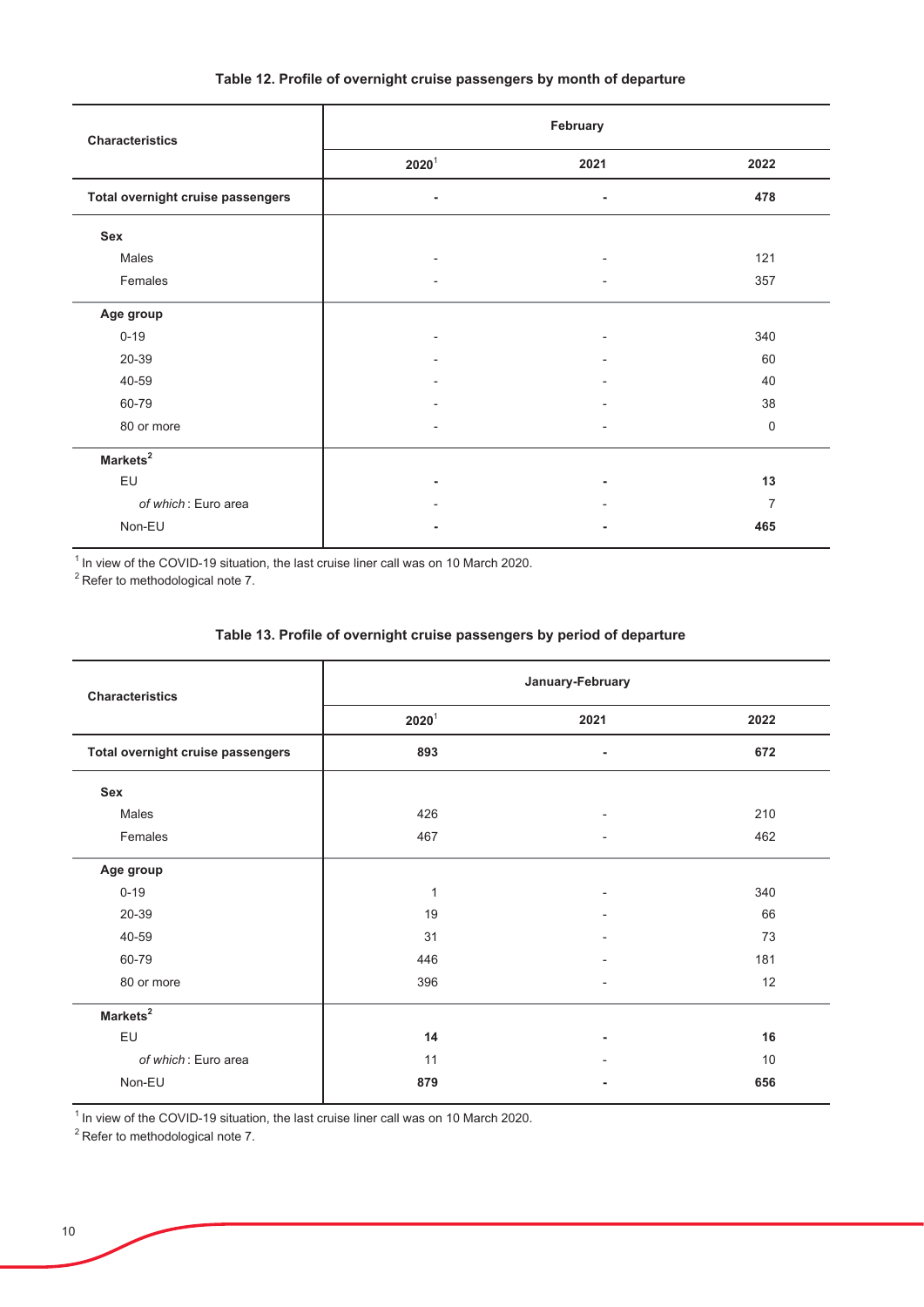#### **Methodological Notes**

- 1. This release focuses on Inbound Tourism, which comprises activities of non-resident visitors travelling to Malta (i.e. outside their usual environment) and staying for not more than 12 consecutive months for leisure, business or other (corresponding) purposes.
- 2. Inbound tourism data are collected from an ongoing frontier national survey known as Tourstat. Tourist air departures are collected through a continuous survey carried out at the departure lounge of the Malta International Airport. A two-stage sampling design is used to collect data on air passengers. In the first stage, alternate days and nights are selected. In the second stage, within each shift, a sample of air passengers is selected systematically. Every crossing air passenger is counted and respondents are selected using a pre-defined interval of 1:20, with the exception of July 2020 and the period October 2020 to June 2021, where the pre-defined interval was 1:10.
- 3. Tourstat measures the number of tourist trips carried out during a particular reference month. These differ from the number of tourists in that the same person can make more than one trip during the same period.
- 4. Tourist sea departures is supplemented by administrative data provided by ferry operators.
- 5. Absolute and percentage changes between one survey estimate and another based on less than 1,500 tourists should be treated with caution and are represented in this news release by means of the dash symbol (-).
- 6. Statistics in this News Release should be interpreted in the context of the COVID-19 situation. In view of the pandemic, the Tourstat survey was suspended between 12 March and 30 June 2020. Statistical methods were applied to cover the period from 13 March to 20 March 2020, when scheduled passenger flights were still in operation.

| 28th February | People flying in from Italy, China (including Hong Kong, Singapore, Japan, Iran, South Korea) from 26th February<br>onwards needed to stay in quarantine for 14 days upon arrival.                                                                                                                                                   |
|---------------|--------------------------------------------------------------------------------------------------------------------------------------------------------------------------------------------------------------------------------------------------------------------------------------------------------------------------------------|
| 8th March     | Flights from/to Milan were suspended.                                                                                                                                                                                                                                                                                                |
| 10th March    | Flights from/to Italy were suspended.                                                                                                                                                                                                                                                                                                |
| 10th March    | The last cruise liner call.                                                                                                                                                                                                                                                                                                          |
| 11th March    | Flights from/to France, Switzerland, Germany and Spain, were suspended.                                                                                                                                                                                                                                                              |
| 11th March    | People flying in from France, Switzerland, Germany and Spain, needed to stay in quarantine for 14 days upon<br>arrival.                                                                                                                                                                                                              |
| 13th March    | All people flying in from all destinations needed to stay in quarantine for 14 days upon arrival.                                                                                                                                                                                                                                    |
| 18th March    | The last Virtu' Ferries service for passengers between Malta and Sicily.                                                                                                                                                                                                                                                             |
| 21st March    | All flights from/to all destinations were suspended.                                                                                                                                                                                                                                                                                 |
| 1st July      | Re-opening of Malta International Airport. The first group of destinations that reopened for travel comprised:<br>Germany, Austria, Italy, France, Spain, Poland, Cyprus, Switzerland, Iceland, Slovakia, Norway, Denmark, Hungary,<br>Finland, Ireland, Lithuania, Latvia, Estonia, Luxembourg, Czech Republic, Greece and Croatia. |
| 15th July     | Restrictions on all other flight destinations were lifted.                                                                                                                                                                                                                                                                           |
| 21st August   | First cruise liner call since March 2020.                                                                                                                                                                                                                                                                                            |

The following are related chronology of events happened during 2020 in Malta:

Sources: Malta Tourism Authority, Virtu' Ferries, Transport Malta and Valletta Cruise Port.

- 7. Owing to the UK's exit from the European Union (with effect from 1 February 2020), UK data is statistically classified as Non-EU from February 2020 in the tables relating to the specific month (Tables 1, 5, 6, 12 and 13). Comparability between monthly and cumulative tables and also between comparative periods should be treated with caution.
- 8. The monthly passenger departures data published by the Malta International Airport cannot be equated to the number of inbound tourists, because the former is inclusive of departing Maltese and transit passengers.
- 9. Data on cruise passengers who spent at least one night berthed on board their cruise ship in Malta ('Overnight Cruise Passengers') is compiled on the basis of administrative records supplied by Transport Malta.
- 10. Arrivals and nights spent in time-share accommodation are being categorised in 'Non-rented Accommodation' instead of 'Collective Accommodation' as per Eurostat recommendation. In this regard, there may be minor differences in these statistics and statistics published in tourism supply due to the fact that hotels report time-share accommodation under 'Collective Accommodation'.
- 11. Prior to comparing and interpreting differences between demand-side (based on Tourstat) and supply-side (based on Accomstat) tourism statistics, users are strongly advised to consult concept 15.4 of the NSO's metadata file: <https://metadata.nso.gov.mt/reports.aspx?id=37#>